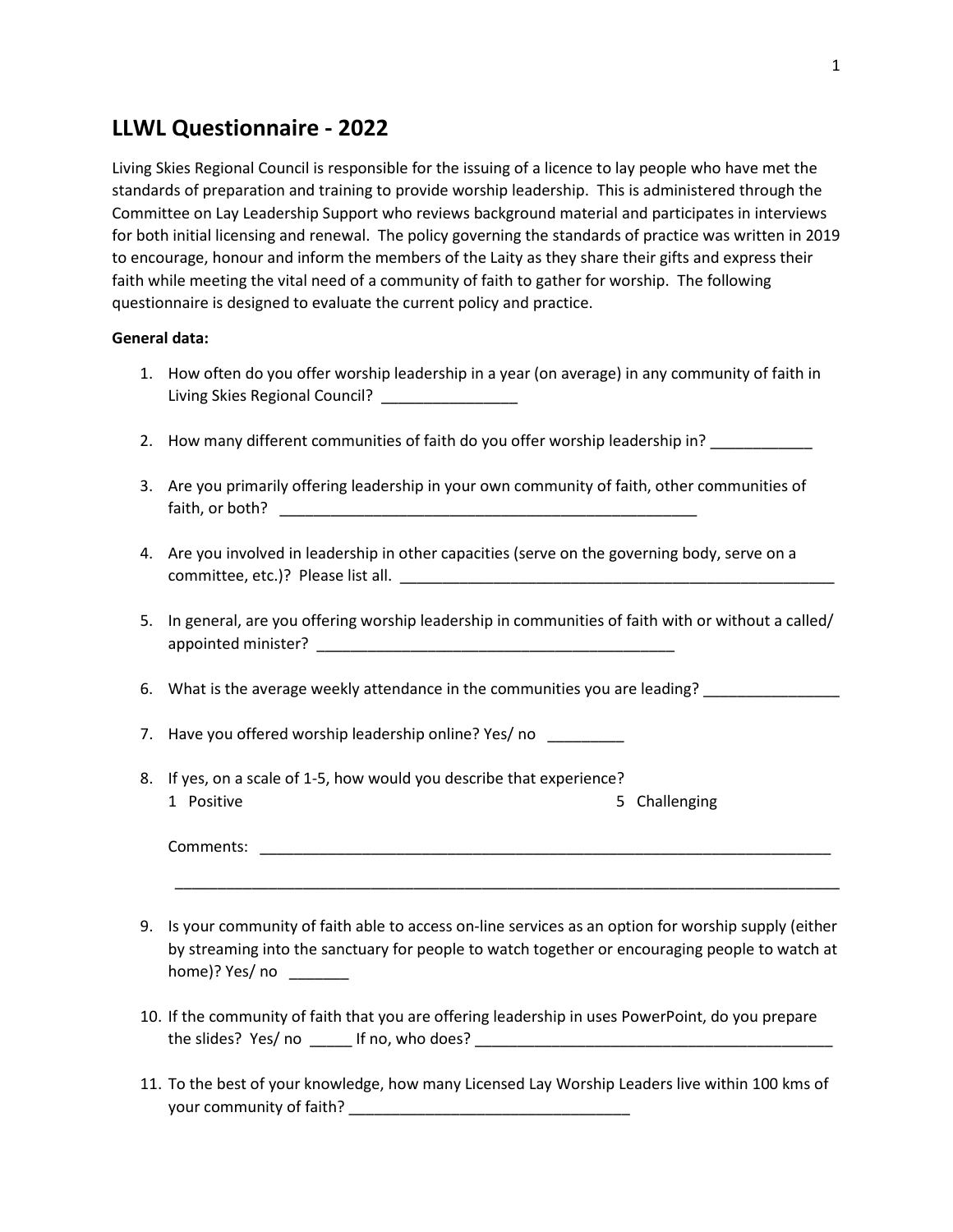12. To the best of your knowledge, how many active ministry personnel live within 100 kms of your community of faith? \_\_\_\_\_\_\_\_\_\_\_\_\_\_\_\_\_\_\_\_\_\_\_\_\_\_\_\_\_\_\_\_\_\_\_\_\_\_

| Any other comments related to the questions above?                                                  |
|-----------------------------------------------------------------------------------------------------|
|                                                                                                     |
| The following questions refer directly to aspects of the current policy, found here.                |
| <b>Preparation and Licensing:</b>                                                                   |
| How long ago did you complete the training? 0-5 years, 5-10 years, 10-15 years, more than 15?<br>1. |
|                                                                                                     |

- 2. Have you participated in any of the online learning opportunities offered through United in Learning? Yes/ no If yes, which ones? \_\_\_\_\_\_\_\_\_\_\_\_\_\_\_\_\_\_\_\_\_\_\_\_\_\_\_\_\_\_\_\_\_\_\_\_\_\_\_\_\_\_\_\_\_\_
- 3. Have you participated in any of the online learning opportunities offered through Living Skies Regional Council? If yes, which ones? \_\_\_\_\_\_\_\_\_\_\_\_\_\_\_\_\_\_\_\_\_\_\_\_\_\_\_\_\_\_\_\_\_\_\_\_\_\_\_\_\_\_\_\_\_\_\_
- 4. Are there particular areas of training that would further support your worship leadership?

\_\_\_\_\_\_\_\_\_\_\_\_\_\_\_\_\_\_\_\_\_\_\_\_\_\_\_\_\_\_\_\_\_\_\_\_\_\_\_\_\_\_\_\_\_\_\_\_\_\_\_\_\_\_\_\_\_\_\_\_\_\_\_\_\_\_\_\_\_\_\_\_\_\_\_\_\_\_

\_\_\_\_\_\_\_\_\_\_\_\_\_\_\_\_\_\_\_\_\_\_\_\_\_\_\_\_\_\_\_\_\_\_\_\_\_\_\_\_\_\_\_\_\_\_\_\_\_\_\_\_\_\_\_\_\_\_\_\_\_\_\_\_\_\_\_\_\_\_\_\_\_\_\_\_\_\_

\_\_\_\_\_\_\_\_\_\_\_\_\_\_\_\_\_\_\_\_\_\_\_\_\_\_\_\_\_\_\_\_\_\_\_\_\_\_\_\_\_\_\_\_\_\_\_\_\_\_\_\_\_\_\_\_\_\_\_\_\_\_\_\_\_\_\_\_\_\_\_\_\_\_\_\_\_\_

\_\_\_\_\_\_\_\_\_\_\_\_\_\_\_\_\_\_\_\_\_\_\_\_\_\_\_\_\_\_\_\_\_\_\_\_\_\_\_\_\_\_\_\_\_\_\_\_\_\_\_\_\_\_\_\_\_\_\_\_\_\_\_\_\_\_\_\_\_\_\_\_\_\_\_\_\_\_

Any other comments related to the preparation and licensing process?

## **Ongoing support and Guidance:**

- 1. On a scale of 1-5, how would you describe the process of interviews with the Regional Council for initial Licensing or triennial renewal?
	- 1 Positive and helpful 5 Cumbersome and useless

Comments: \_\_\_\_\_\_\_\_\_\_\_\_\_\_\_\_\_\_\_\_\_\_\_\_\_\_\_\_\_\_\_\_\_\_\_\_\_\_\_\_\_\_\_\_\_\_\_\_\_\_\_\_\_\_\_\_\_\_\_\_\_\_\_\_\_\_

2. Do you receive regular feedback regarding your worship leadership? Yes/ no \_\_\_\_\_\_ If not, how would you suggest this be accomplished? \_\_\_\_\_\_\_\_\_\_\_\_\_\_\_\_\_\_\_\_\_\_\_\_\_\_\_\_\_\_\_\_\_\_\_\_

\_\_\_\_\_\_\_\_\_\_\_\_\_\_\_\_\_\_\_\_\_\_\_\_\_\_\_\_\_\_\_\_\_\_\_\_\_\_\_\_\_\_\_\_\_\_\_\_\_\_\_\_\_\_\_\_\_\_\_\_\_\_\_\_\_\_\_\_\_\_\_\_\_\_\_

\_\_\_\_\_\_\_\_\_\_\_\_\_\_\_\_\_\_\_\_\_\_\_\_\_\_\_\_\_\_\_\_\_\_\_\_\_\_\_\_\_\_\_\_\_\_\_\_\_\_\_\_\_\_\_\_\_\_\_\_\_\_\_\_\_\_\_\_\_\_\_\_\_\_\_\_\_